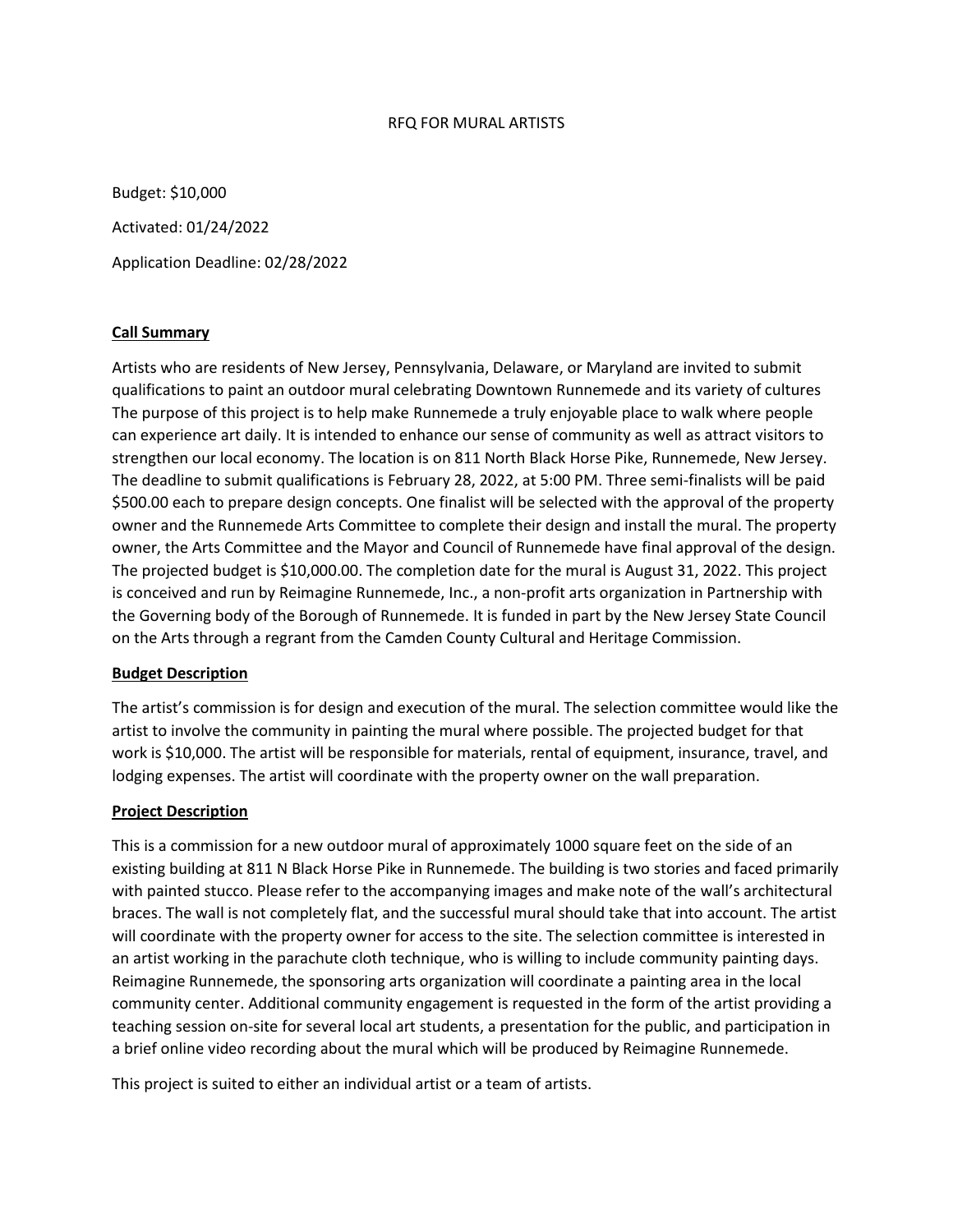The wall is visible to upwards of 20,000 cars a day which pass this location on the Black Horse Pike. The wall has a southern exposure and receives direct sunlight. This necessitates the use of paints and a protective coating that will ensure the integrity of the mural's colors over the years. There is easy access to the wall as there is open ground surrounding the building.

### **Site History**

The wall is the property of Runnemede's local florist for more than 60 years. The building was formerly a dance studio but no longer serves that purpose. The committee is not looking for a mural reflecting the theme of dance. The mural faces a parking lot that is shared by a local Mexican restaurant.

## **Eligibility**

Artists from New Jersey, Pennsylvania, Delaware and Maryland are eligible.

## **Application Requirements**

Applications MUST be submitted in the recommended format so the selection committee may evaluate them in an objective manner. Entries that do not meet submission requirements will not be considered. All entries should be submitted in a digital form. All images and document files must be compiled into ONE (1) pdf document. File size should not exceed 25MB

Required Information and Materials to be submitted must include:

● Letter of Interest (500 words), including applicant's legal name, email, and contact info. We have intentionally left the theme open. Describe your approach to developing the imagery and your plan to engage the public in the fabrication process. Note: Unless it is your working method, you are not expected to involve the public in the design of the mural.

● Artist Bio, Resume or CV (2 pages MAX)

● Four to Six images of previous mural work and/or other work in similar scope/scale showing proficiency for mural work. Artists are allowed to apply in teams but do not exceed 6 images in total.

# *Note: This is not a Request for Proposals. Artists are not required to submit a mural design or concept until selected.*

# **Applications Deadline**

Monday, February 28, 2022, by 5:00 PM (EST).

Only complete submissions will be reviewed. Reimagine Runnemede will not consider incomplete applications or those received after the stated due date and time.

# **Selection Process**

The Selection Process has two-steps. It includes a selection committee which receives community input. The first step is submittal of qualifications beginning January 24, 2022 with a deadline of February 28, 2022. Three semi-finalists will be chosen with the approval of the Arts Committee and the property owner. Each semi-finalist will receive \$500.00 to create a detailed design concept for the mural.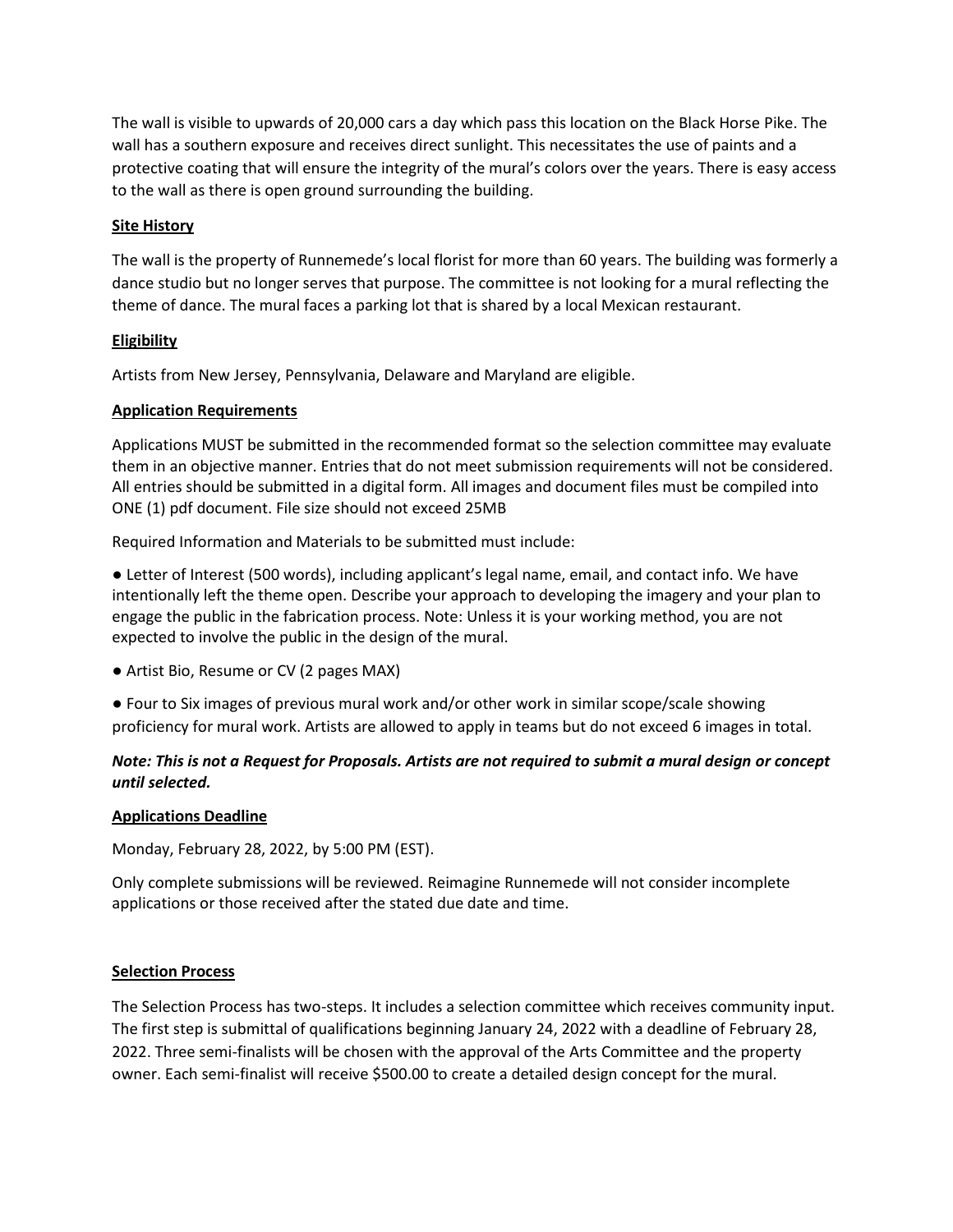The second step is the submittal of a detailed design concept by each semi-finalist. These will be reviewed by the selection committee which receives community input. One finalist will then be selected to receive the commission with the approval of the property owner, the Arts Committee and Runnemede Mayor and Council.

The selection committee will include representatives from the Governing Body, community members, Reimagine Runnemede, and the property owner. The selected artist will finalize their design and provide up to two iterations to respond to comments.

### **Selection Criteria**

The Step 1 Selection Criteria for Semi-Finalists are:

- 1) Creativity and innovation
- 2) Mural experience
- 3) Community engagement experience
- 4) Skill and craftsmanship and the positive emotional impact of work
- 5) Community response

To proceed to the semi-final stage and receive the \$500 to prepare detailed design concepts, the selected artists will each be asked to confirm the following:

Their acknowledgment that their designs and written statements will be public and shared with the community to gather community input.

The Step 2 Selection Criteria for the Design are:

- 1) Creativity and Innovation
- 2) Positive emotional impact
- 3) Content/communication of a multi-cultural message
- 4) Community response

#### **Timeline**

February 28, Monday, at 5:00 PM: Deadline for Submissions

March 14, Monday: Semi-Finalists Announced

April 1, Friday at 5:00 PM: Semi-Finalists Detailed Design Concepts Due

- April 11, Monday: Announcement of the Selected Artist and Detailed Design Concept
- May 1 June 30: Installation Period which allows for delays such as for weather or air quality.
- TBD: Public Celebration and Dedication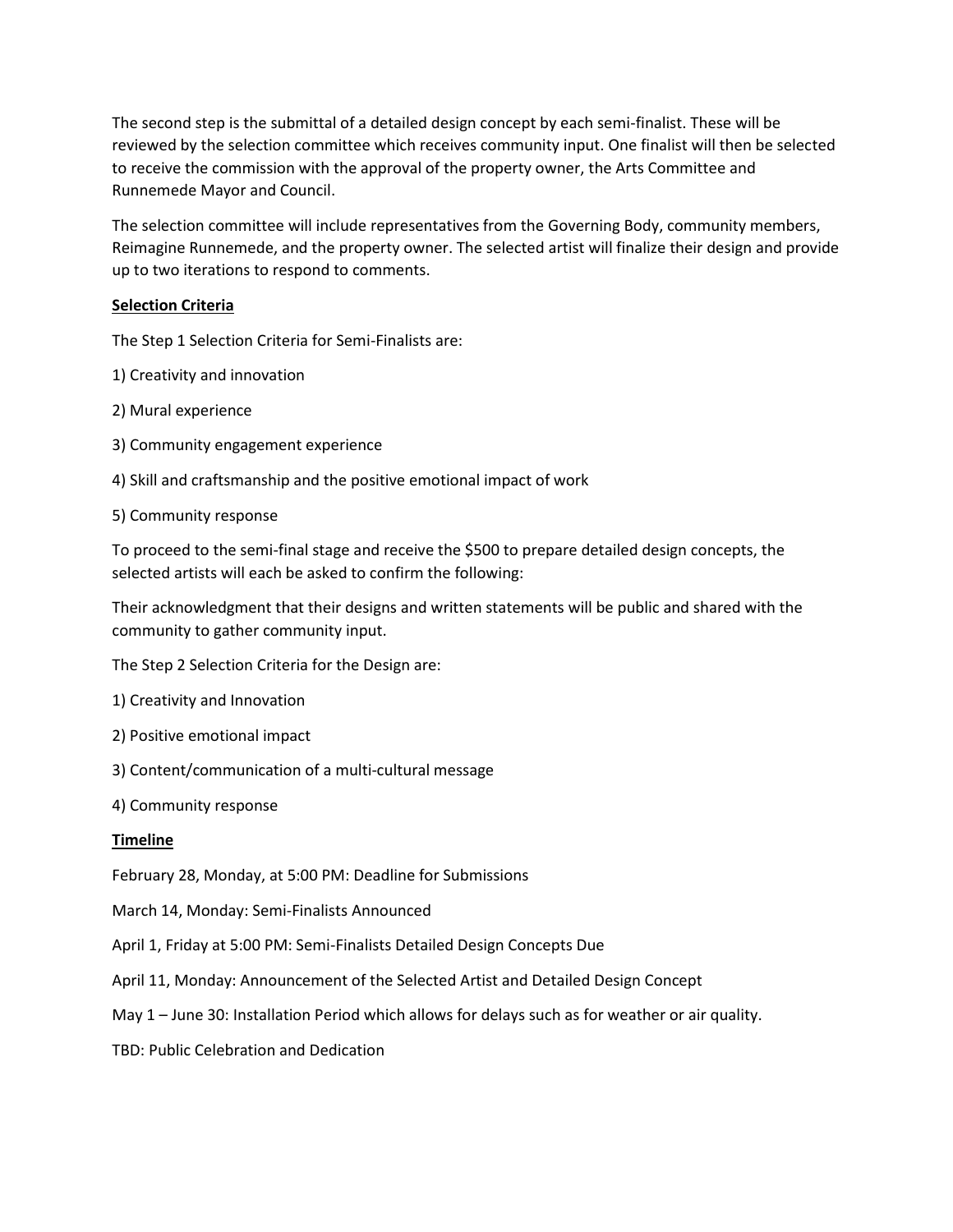# **Contact Information**

Kenneth Leap 109 North Black Horse Pike Runnemede, New Jersey 08078 Phone: 609-682-0456 E-Mail: [info@reimaginerunnemede.org](mailto:info@reimaginerunnemede.org)

## **Site Images**



*1 Street View 811N Black Horse Pike*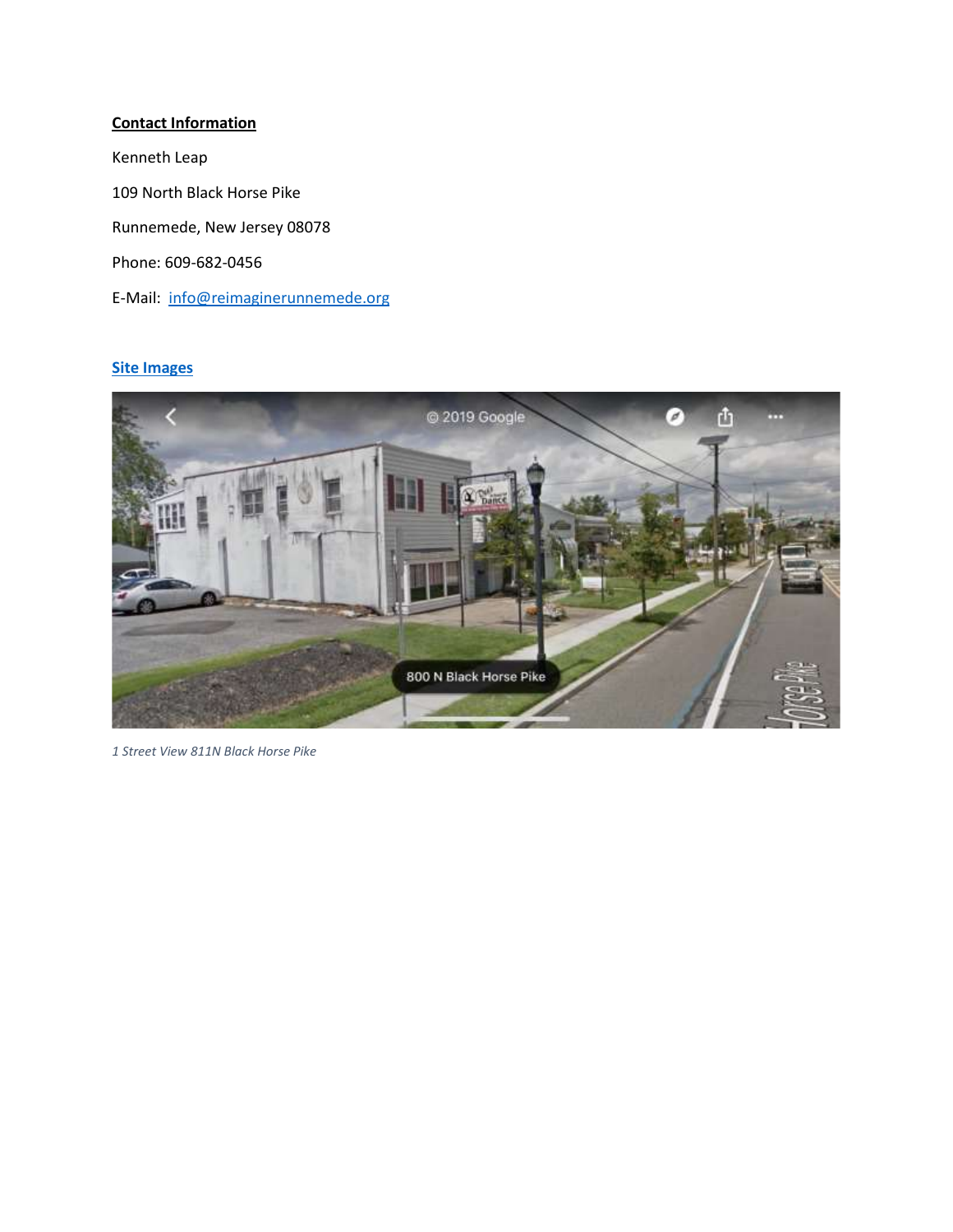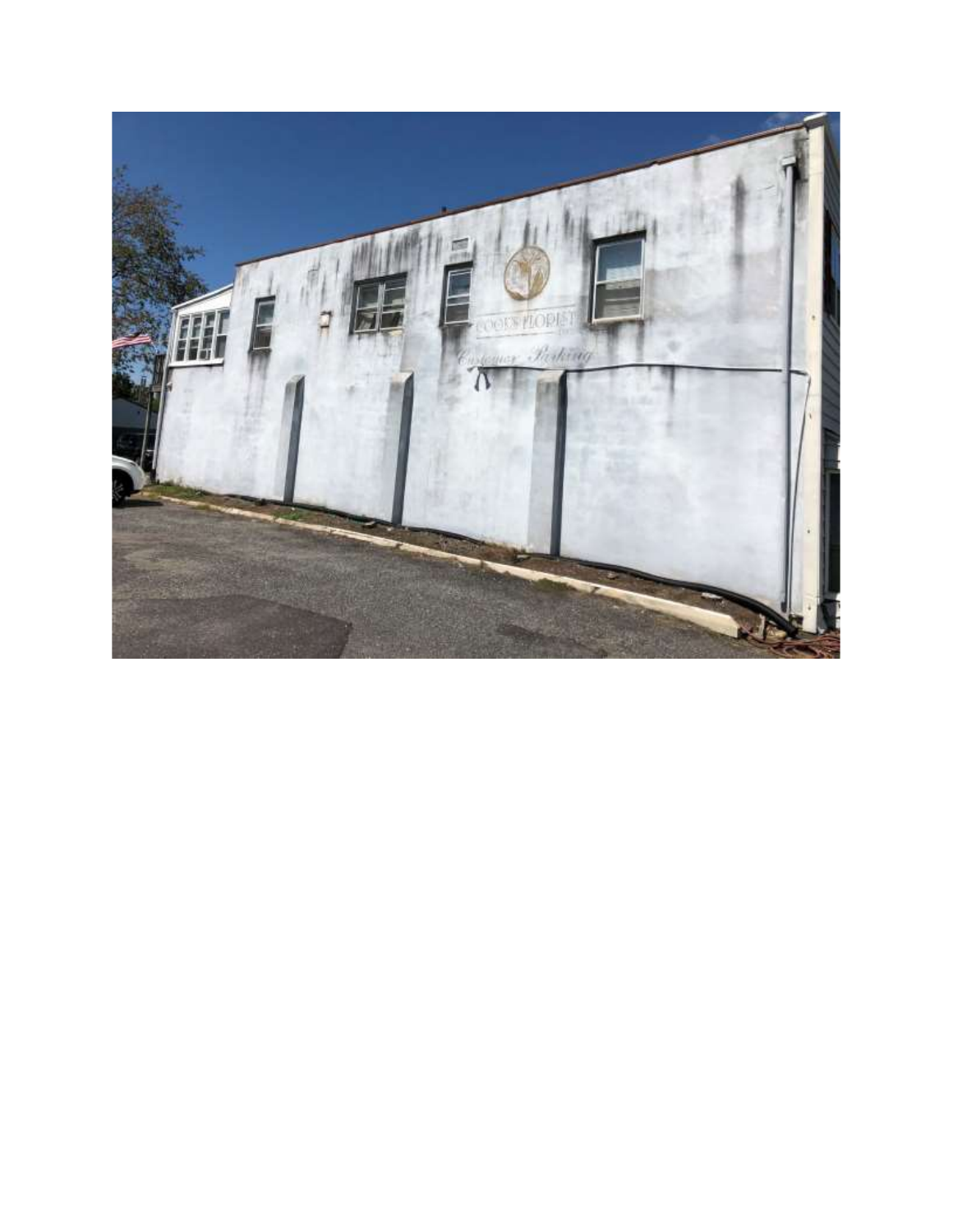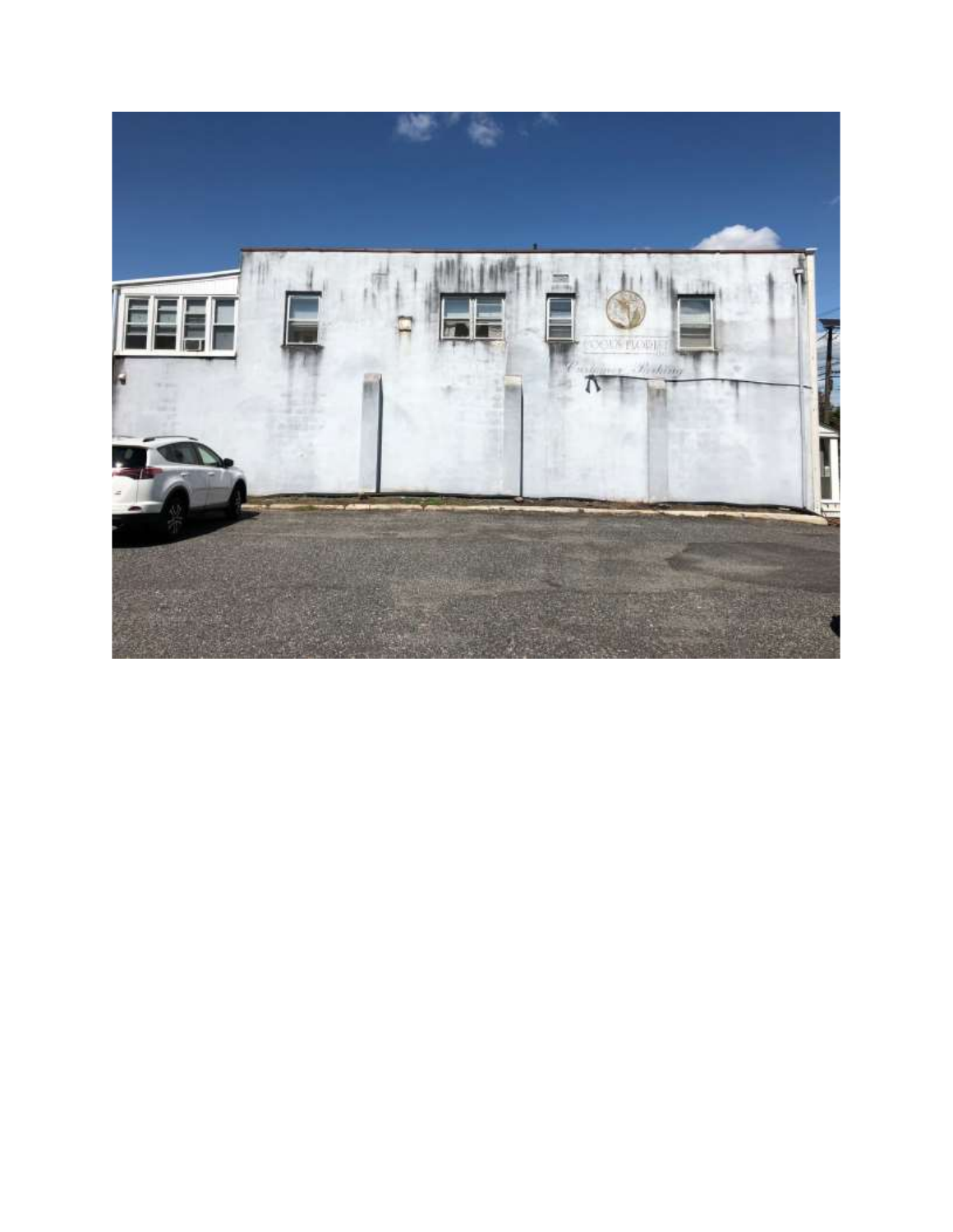